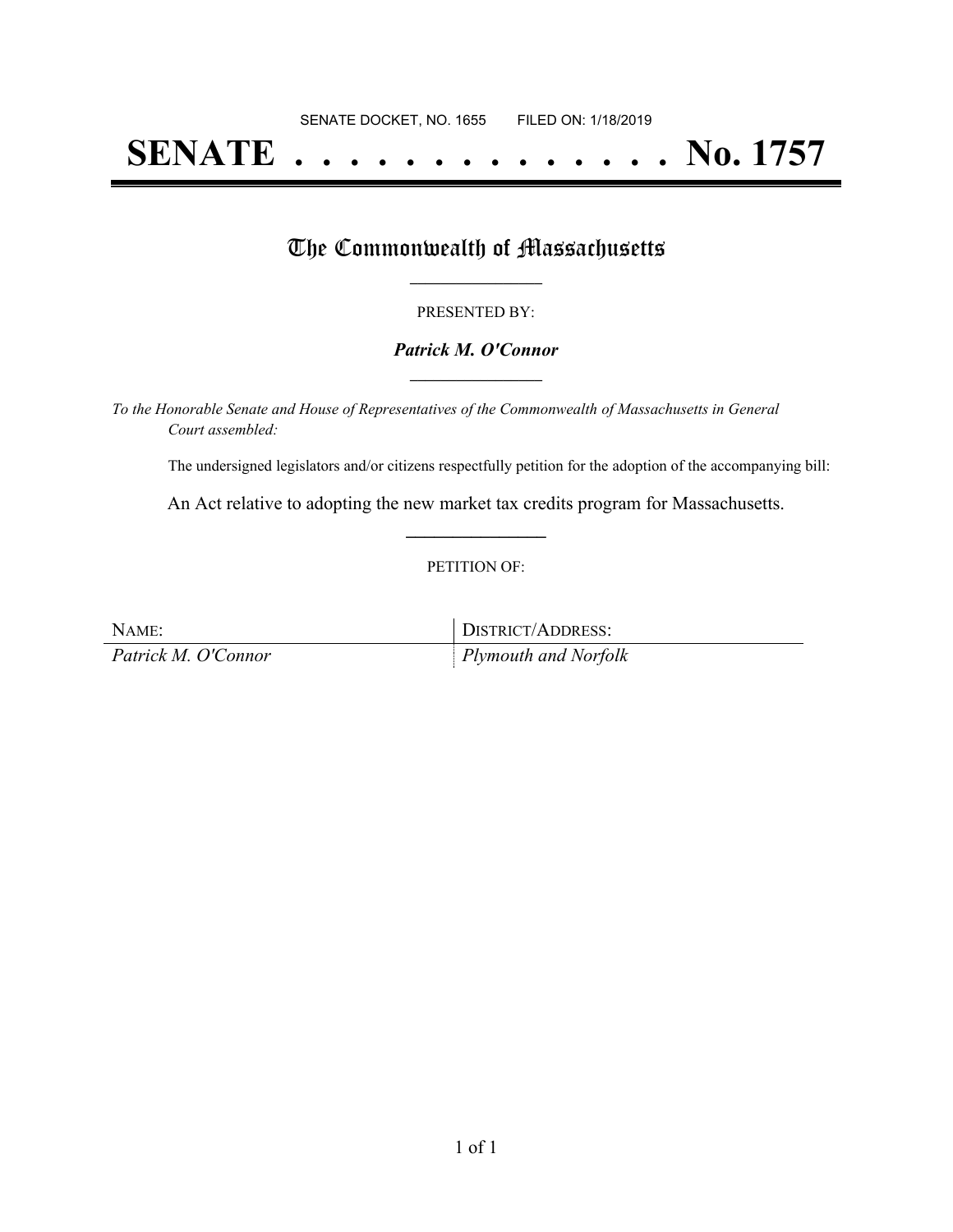# SENATE DOCKET, NO. 1655 FILED ON: 1/18/2019 **SENATE . . . . . . . . . . . . . . No. 1757**

By Mr. O'Connor, a petition (accompanied by bill, Senate, No. 1757) of Patrick M. O'Connor for legislation relative to adopting the new market tax credits program for Massachusetts. Revenue.

#### [SIMILAR MATTER FILED IN PREVIOUS SESSION SEE HOUSE, NO. *1485* OF 2017-2018.]

## The Commonwealth of Massachusetts

**In the One Hundred and Ninety-First General Court (2019-2020) \_\_\_\_\_\_\_\_\_\_\_\_\_\_\_**

**\_\_\_\_\_\_\_\_\_\_\_\_\_\_\_**

An Act relative to adopting the new market tax credits program for Massachusetts.

Be it enacted by the Senate and House of Representatives in General Court assembled, and by the authority *of the same, as follows:*

 SECTION 1. The Joint Committee on Economic Development and Emerging Technologies is authorized and directed to study the benefits of establishing a New Markets Tax Credit program in Massachusetts similar to the existing federal New Markets Tax Credit program (26 U.S.C. §45D). The study shall evaluate the potential benefits arising from a Massachusetts New Markets Tax Credit program that would enable participating community development entities to make business loans to, and other investments in, low-income community businesses to promote the creation or maintenance of permanent jobs, construction jobs, the provision of services and benefits to low-income community residents, and other potential positive community impacts for Massachusetts low-income communities. The study shall review the success of similar state new market tax credit programs already in operation in 14 other states that between 2003 through 2012 have created more than 500,000 jobs and